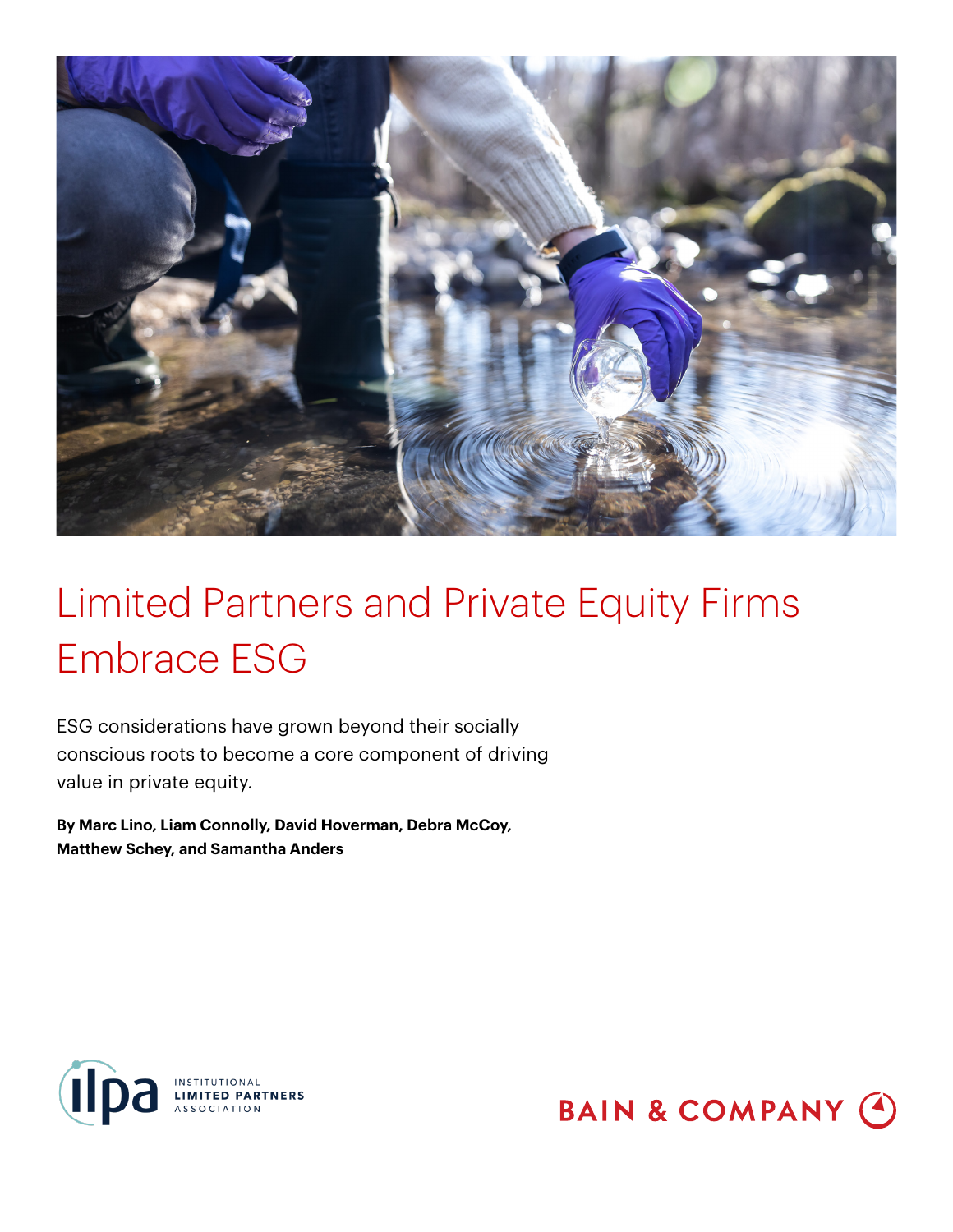## About the authors

**Marc Lino** is a Bain partner based in Amsterdam. He leads ESG efforts for the Private Equity practice globally.

**Liam Connolly** is a Bain partner based in Perth. He leads ESG efforts for the Private Equity practice in Asia-Pacific.

**David Hoverman** is a Bain partner based in San Francisco. He leads ESG efforts for the Private Equity practice in the Americas.

**Debra McCoy** is a Bain partner based in San Francisco. She is a leader in the firm's Global Sustainability & Corporate Responsibility practice and Financial Investors practice.

**Matthew Schey** is the senior director of sustainable investing and strategic projects for ILPA.

**Samantha Anders** is a senior associate with ILPA.

## Acknowledgments

This report was prepared by the leadership team of Bain & Company's Global ESG Private Equity team in conjunction with ILPA with special direction from Axel Seemann, advisory partner, and an editorial team led by Maggie Locher. The authors wish to thank in particular Jackie Han, ESG Private Equity manager, and Theresa Reisch, consultant, for their significant contributions to this report.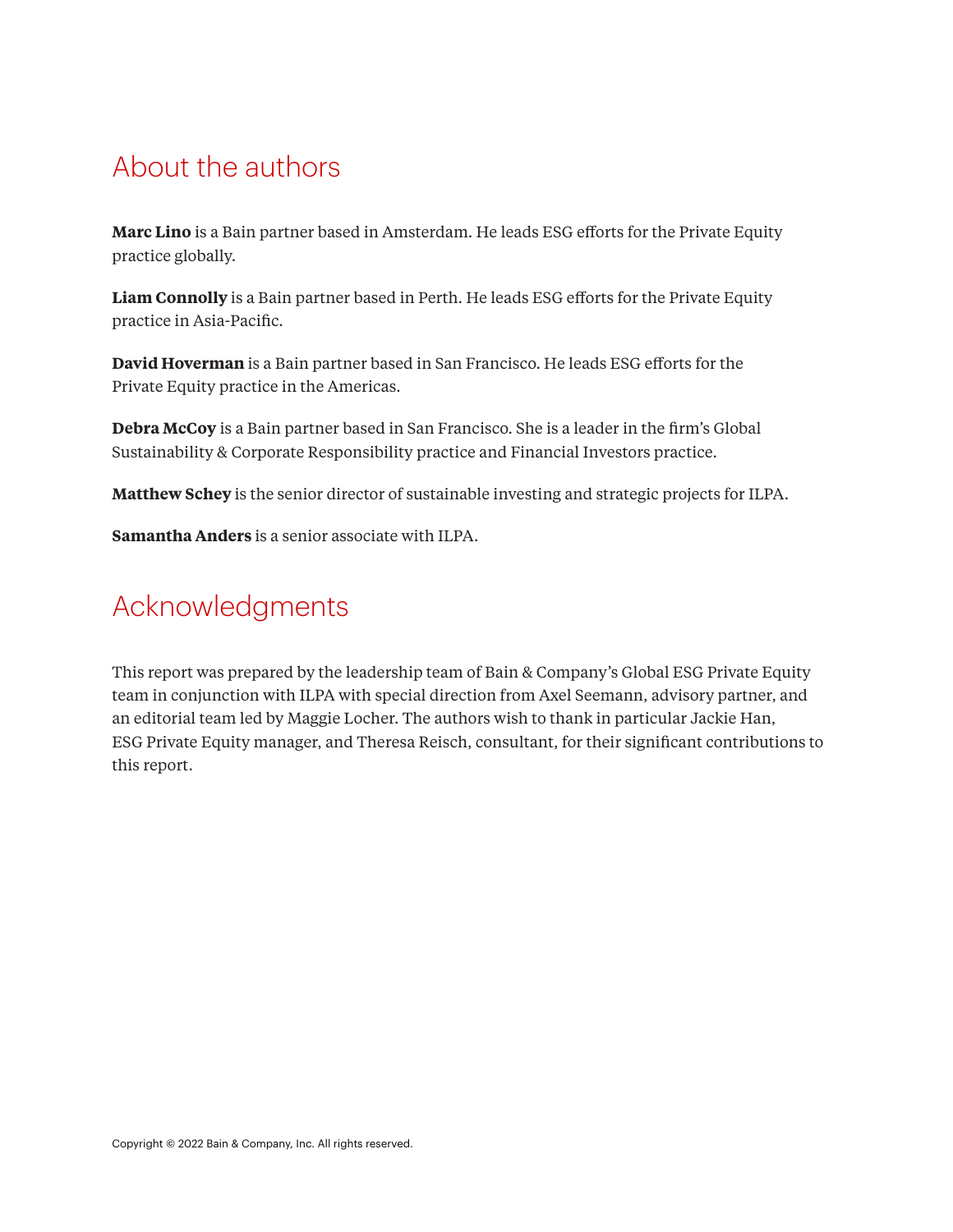## **A letter from Bain and ILPA**

Environmental, social, and corporate governance (ESG) factors are no longer an afterthought in the due diligence process for limited partners (LPs). For many organizations, ESG factors are increasingly a core investment consideration.

It's an exciting evolution for both LPs and general partners (GPs) that are ready to translate ESG commitments into meaningful, long-term private equity (PE) investment decisions. But challenges remain. Specific data standards and best practices related to ESG progress are lacking, as is highquality, comparable data across the investment value chain. As a result, many investors struggle to consistently evaluate ESG criteria across their PE portfolios. Limited capacity to collect and report ESG data has exacerbated these challenges.

Bain & Company and the Institutional Limited Partners Association (ILPA) believe the growing importance of ESG and diversity, equity, and inclusion (DEI) initiatives has become impossible to ignore. Also, these initiatives present great opportunities for PE investors. A growing contingent of investors consider ESG factors core to their investment decision-making process. This shared perspective is one of many reasons our organizations have partnered to help LPs and the PE community at large gain greater insight into ESG trends and evaluate options for taking ESG integration and reporting to the next level.

As part of this joint effort, ILPA and Bain recently conducted a survey. More than 100 LP organizations responded, answering questions about the role of ESG adoption and standards in their current and future PE strategies. This report details our findings and recommendations, including options for LPs to begin consistently and accurately integrating ESG considerations in their PE investment strategies.

We are encouraged by the enthusiastic response and are excited to share these insights.

#### **Matthew Schey**

Senior Director, Sustainable Investing & Strategic Projects ILPA

#### **Marc Lino**

Partner, Global ESG Leader for Private Equity Bain & Company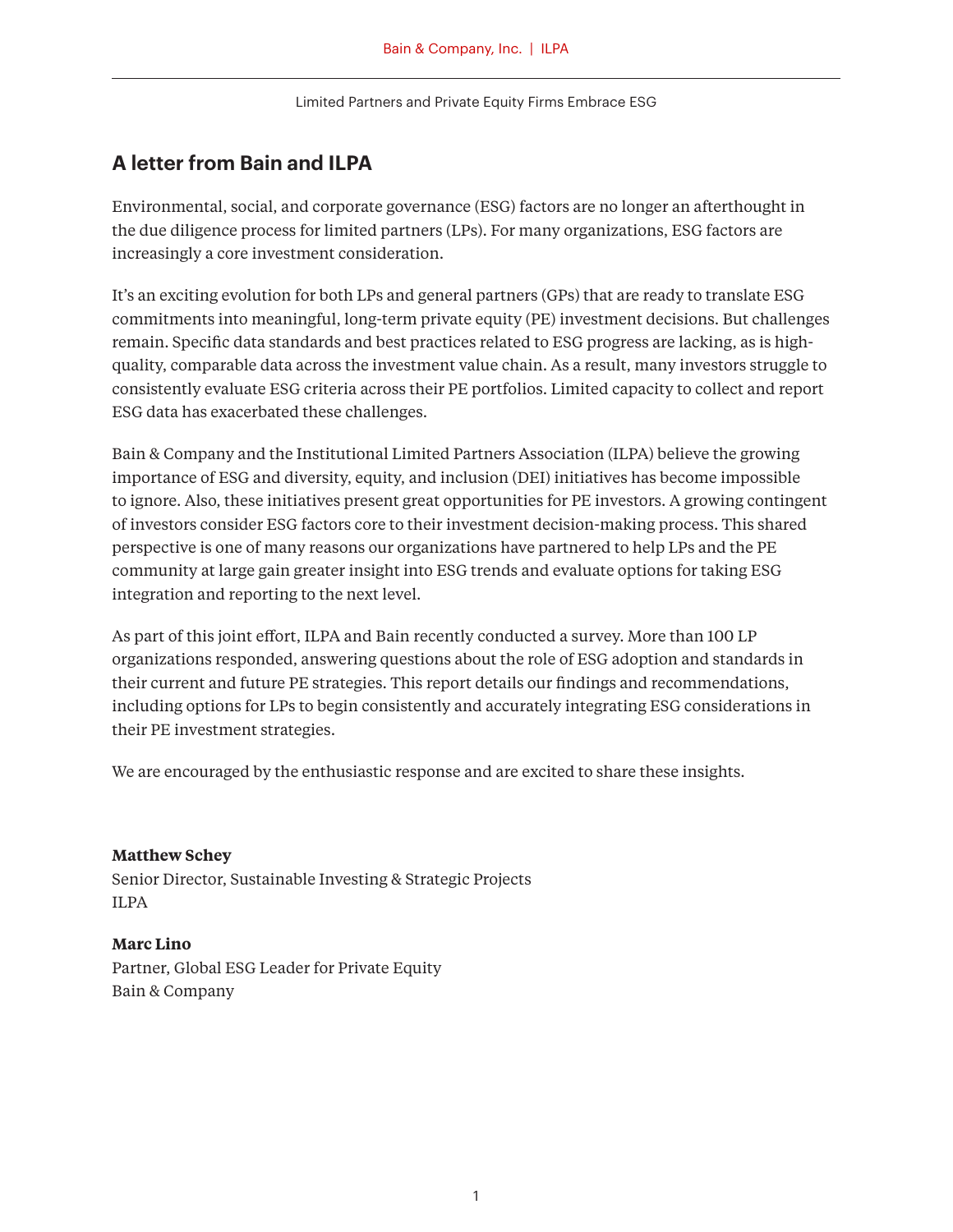### **At a Glance**

- LPs are embracing ESG integration at increasing rates as implementation, awareness, and mobilization have passed the tipping point.
- In the past, ESG efforts were primarily viewed as good PR to receive favorable press, please socially conscious employees, and mitigate risk. Today, ESG considerations are increasingly viewed through the lens of value creation, though perspectives differ by geography.
- Although challenges remain to accurately monitor and measure ESG, a thoughtful approach to ESG integration is becoming a must-have for LPs—so much so that future deals and investments could be jeopardized if such considerations are absent.
- **LPs and GPs can take advantage of a growing number of tools and options as they plan** concrete strategies, set priorities, balance environmental and DEI initiatives, and conduct ongoing evaluations to monitor ESG progress.

Environmental, social, and corporate governance (ESG) standards are rising in importance. This is true for businesses worldwide, especially for limited partners (LPs). LPs see progress in ESG initiatives as delivering multiple benefits.

The days of seeing ESG efforts as just a check-the-box, risk-mitigation exercise are ending. More and more, LPs view ESG factors as additive to investment performance. Furthermore, a lack of strategy for thoughtfully managing ESG considerations can cause proposed deals to face obstacles—or cancellation.

Challenges remain. A measurement gap exists that is difficult to reconcile, though improvements are accelerating. For example, net-zero carbon until recently was a vague concept. Now, emissions footprints can be measured more accurately. Still, collecting quality, comparable ESG data across an investment portfolio is posing real challenges. Investors must navigate numerous methodologies, frameworks, and approaches to translate ESG policies into concrete, data-driven processes and actions.

Given market dynamics, what do LPs really think? To find out, the Institutional Limited Partners Association (ILPA), in partnership with Bain & Company, surveyed more than 100 LP organizations. Their responses, along with some follow-up interviews, provide valuable insights into recent ESG developments and concerns among LPs.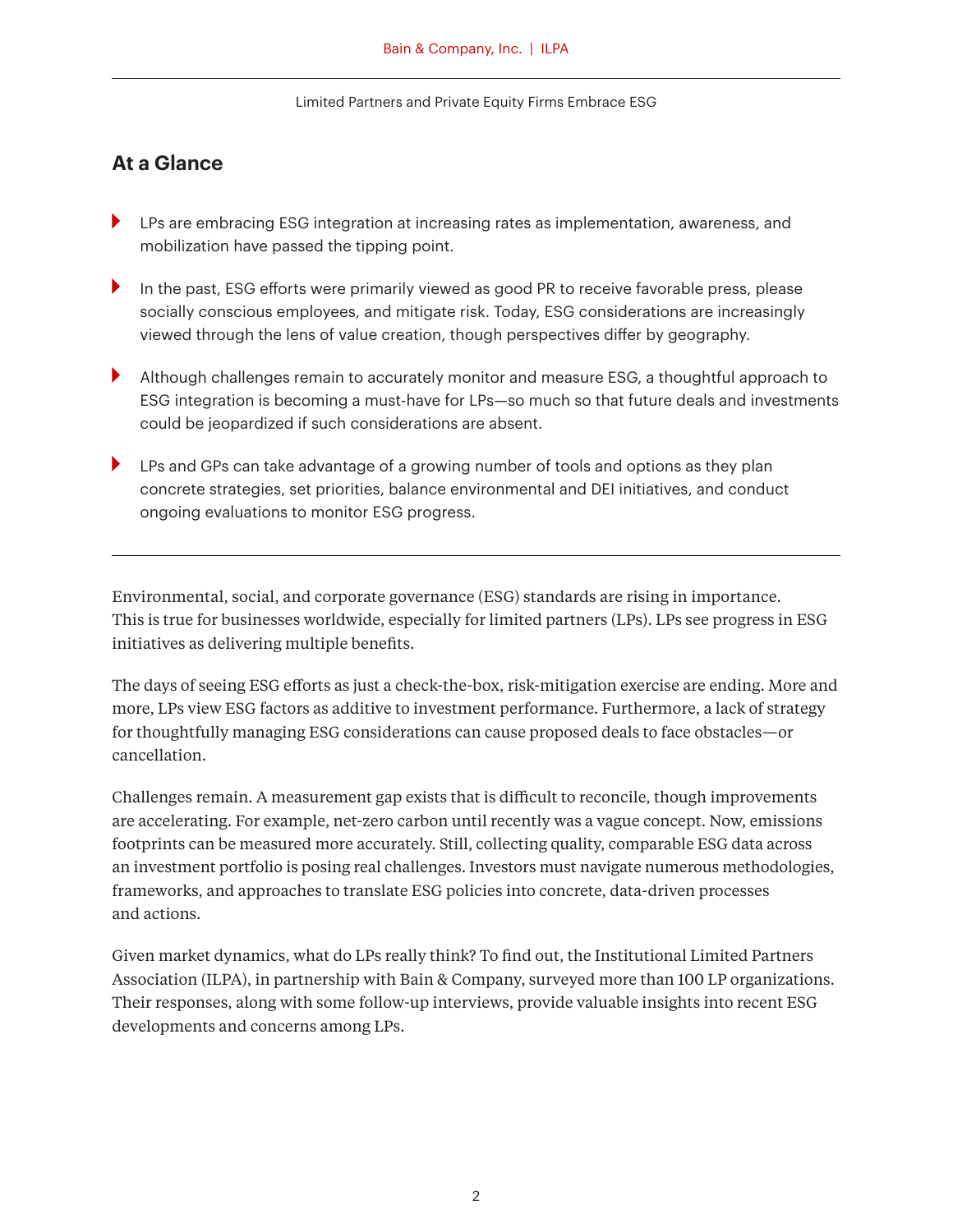### **ESG influence passes the tipping point**

From the joint survey results, the big picture is clear: ESG is now a mainstream consideration. In terms of awareness and mobilization, an increasing percentage of LPs now factor ESG issues into investment decisions and consider how they will affect private equity (PE) investments.

More than two-thirds of respondents stated that ESG considerations play a part in organizational PE investment policies. Of those LPs, around 85% include at least some ESG initiatives, with more than half having fully implemented ESG-specific policies, and 33% having partially implemented such policies. Overall, these policies affect about 76% of surveyed PE assets under management (*see Figure 1*).

As one respondent noted, policies can help demonstrate the level of ESG commitment. Another respondent noted that an early focus on "awareness, education, foundational policies, and processes" can accelerate a "shift to the next frontier on accountability, impact, and systemic issues."

The LPs we spoke with indicated that many of these ESG policies reflect growing global concerns about climate change and the value of diversity, equity, and inclusion (DEI) initiatives. One respondent noted a desire "to see evidence [that general partners (GPs)] are making climate change a board-level issue" and exhibit "systematic engagement with companies on climate risk management."

**Figure 1:** ESG considerations affect most LP investment decisions, with significant implications for private equity





of surveyed LPs say their organizations' investment policies include an ESG approach.

**~70% ~85% ~76%**

of those LPs have an ESG investment policy fully (52%) or partially (33%) implemented in private equity (PE).



of PE assets under management affected by surveyed LPs with an ESG investment policy implemented in PE.

Notes: ESG is environmental, social, and corporate governance; LP is limited partner; Q) Does your organization's investment policy include an environmental, social, and governance (ESG) statement or approach? (n=103); Q) To what extent is your organization's ESG investment policy implemented in private equity? (n=72); Q) If your organization mandates that a certain proportion of investing decisions take ESG into account, please indicate by entering the percent of assets under management in private equity for which this is a consideration. [Please enter a valid number in the range of 0-100] (n=53, erroneous responses have been excluded)

Source: ILPA-Bain ESG Survey (n=103)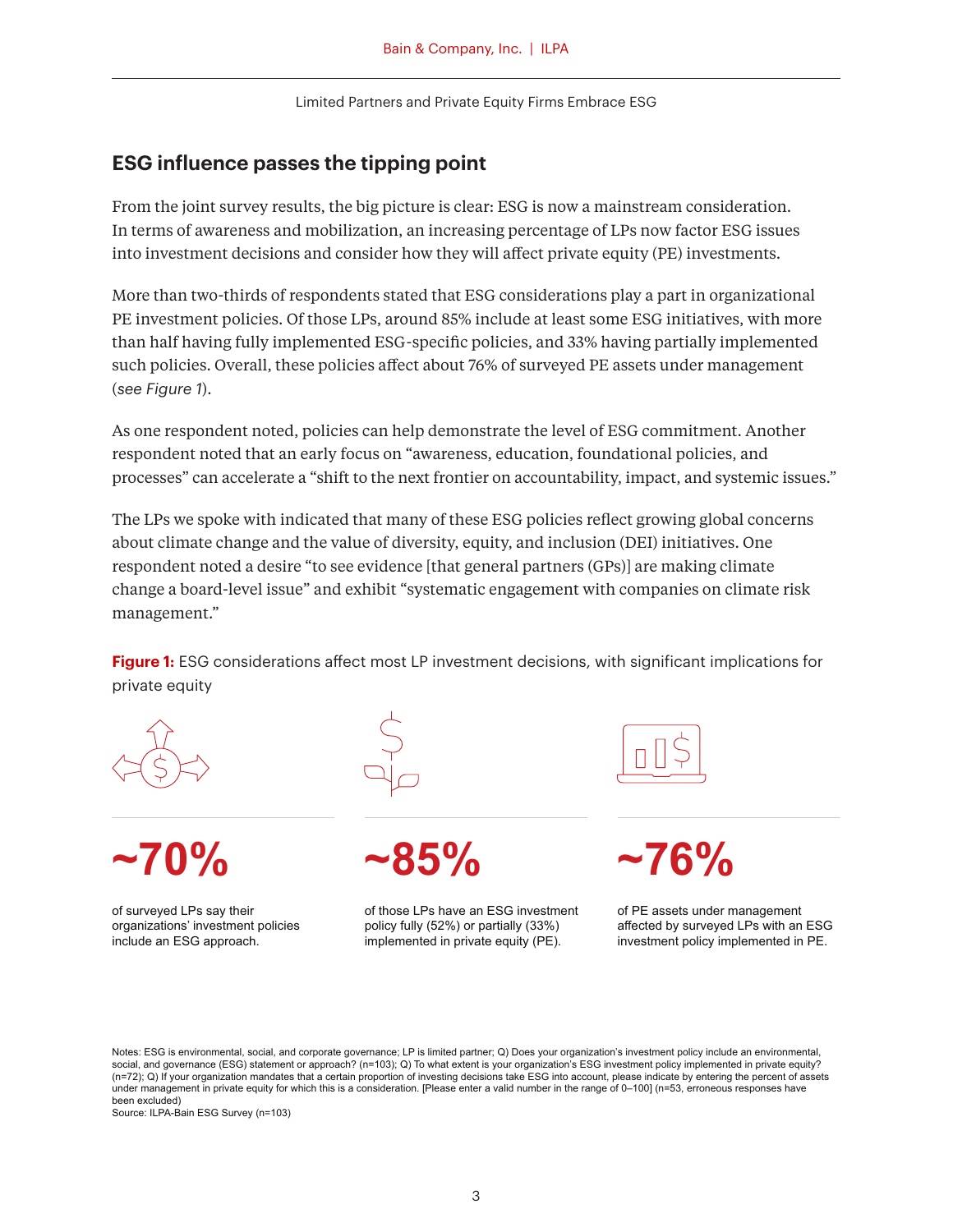However, progress on ESG implementation varies geographically. Of the LPs surveyed, the highest rates of ESG integration exist outside North America. Whereas an 83% of responding LPs with headquarters in Europe and 92% in North America reported having an ESG policy, only 62% of those with headquarters in North America have taken this step.

### **The case for ESG integration: Risk mitigation versus value creation**

The top reasons LPs in our survey gave for incorporating ESG considerations into their investment policies or approach are that they view them as additive to investment performance and they want to offer clear ESG communications to stakeholders. One-third of respondents credited ESG incorporation as the result of a desire to choose investments that make a "positive contribution" (*see Figure 2*).

Although being "additive to investment performance" is a major reason to include ESG considerations across the investment life cycle, a wide gap exists between Europe and North America regarding the influence of ESG adoption. Of the LPs headquartered in Europe, 70% agreed or strongly agreed that ESG commitments influence valuation premiums. However, only 38% of LPs headquartered in the US held the same opinions.



**Top three reasons why LPs incorporate ESG**

Share of respondents (%)

## **Figure 2:** Half of responding LPs see ESG as additive to investment performance





Notes: ESG is environmental, social, and corporate governance; LP is limited partner; Q) Why did your organization incorporate ESG into its investment policy or approach? Select as many as apply (n=103); Q) How would you rate the following statement: "companies that thoughtfully consider and manage ESG considerations warrant a valuation premium to peers that do not" (n=103); LHS chart: Only top 3 reasons (at an overall geographical level) shown Source: ILPA-Bain ESG Survey (n=103)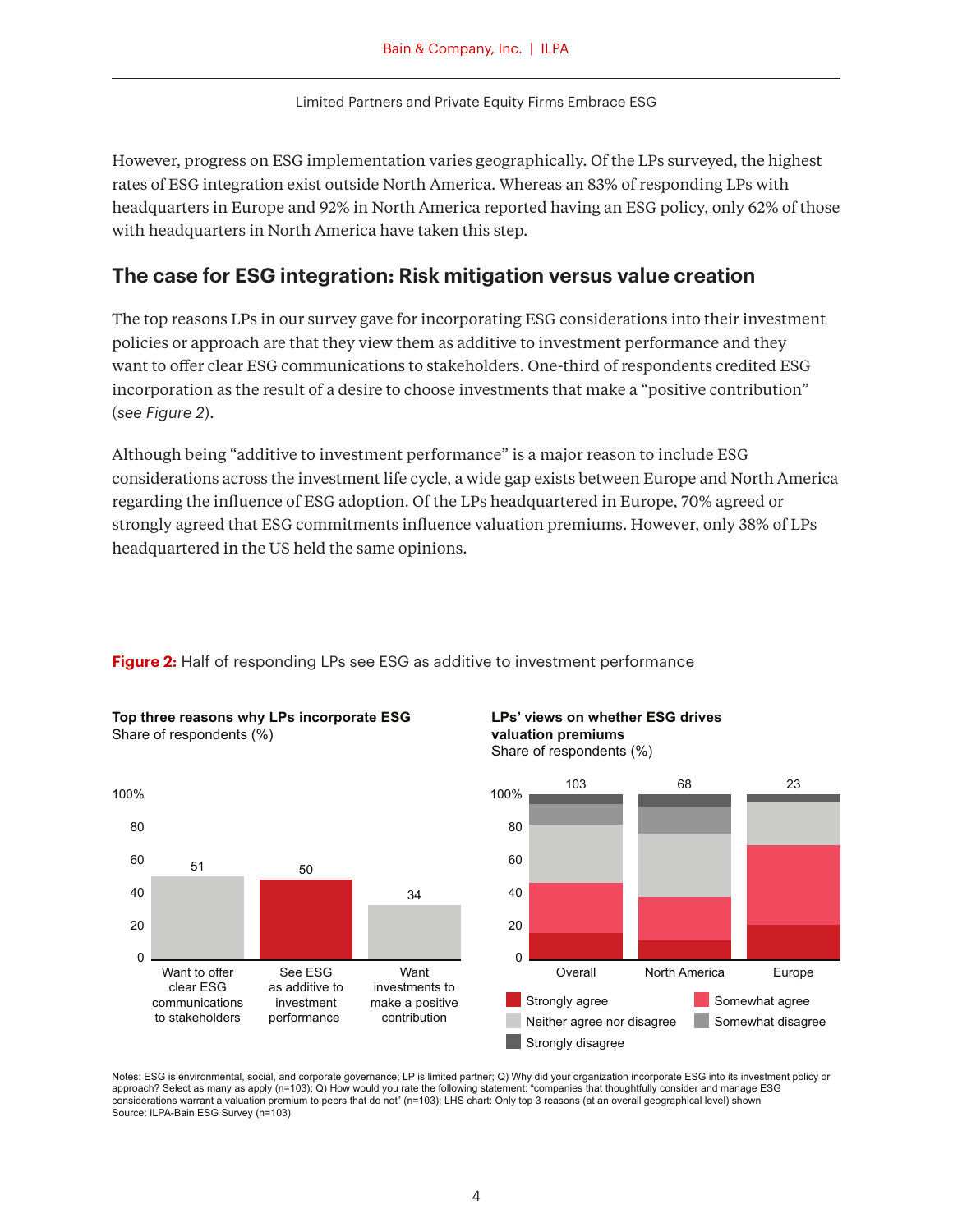The survey results spotlight the benefits of ESG incorporation—and the increasing risks of ignoring ESG considerations. Furthermore, we see an interesting pattern emerging in the primary reason for those risks.

Only 7% of surveyed LPs—all North American firms—said they would *not* walk away from an investment because of ESG reasons. Analysis of the reasons for walking away revealed that North American LPs are more concerned with ESG risk mitigation, whereas European LPs focus on opportunities to drive or improve ESG performance.

Nearly three-quarters of North American respondents cited the potential for negative publicity as a reason to scrap an investment; only half of European LPs shared this worry. Conversely, 44% of North American LPs considered a lack of desire to improve on poor ESG performance to be a deal-breaker, compared with 78% of European LPs. And nearly twice as many European LPs (43% and 13%, respectively) as North American LPs (26% and 6%) were concerned with a misalignment between firms' ESG mindset and their own or with poor ESG reporting (*see Figure 3*).

One respondent said LPs are becoming savvier about what makes ESG initiatives valuable, and they can tell "the difference between meaningful action and greenwashing." Another recalled that the holistic incorporation of ESG standards by a firm's leadership was the deciding factor in a tight competition between fund managers with similar performance records.

**Figure 3:** ESG-related risks and a lack of ESG performance improvement are the most dominant reasons LPs walk away from investments



**ESG reasons causing LPs to walk away from a potential investment**  Share of respondents (%)

Notes: ESG is environmental, social, and corporate governance; LP is limited partner; Q) Which of these ESG-related factors would be the biggest reasons to cause you to walk away from a potential investment? Select up to 2 (n=103); bar for "Other" reasons not shown on the chart Source: ILPA-Bain ESG Survey (n=103)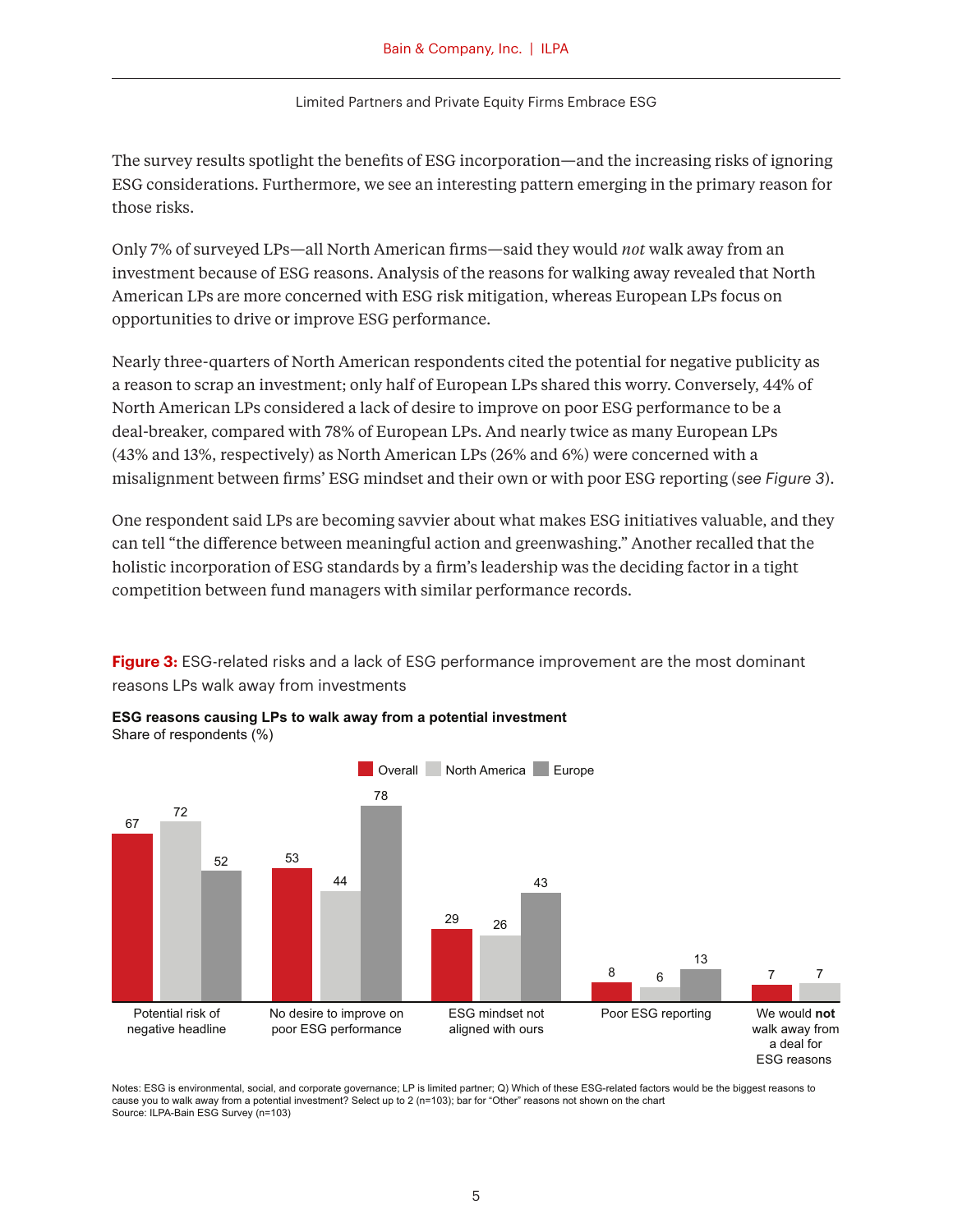## **LPs respond to monitoring and measurement challenges**

LPs still have the opportunity to integrate ESG considerations more effectively across the fund investment process. Firms that pursue ESG initiatives can assess potential investments on both a fund and firm level, as well as consider ESG factors during fund screening, due diligence, and portfolio management (*see Figure 4*).

- Only 43% of respondents consider ESG initiatives during fund screening. Of those who do so, 66% use these considerations as part of negative screening (to avoid poor performers or products or services that might be controversial). About 40% use ESG information to perform norms-based screening (against minimum standards), with another 41% considering ESG initiatives part of positive screening (to identify the best performers).
- The widest adoption of ESG considerations occurs during due diligence, with nearly three-quarters (73%) considering them a factor. These LPs note ESG factors during their evaluation of investment committee discussions (84%), GP questionnaires or due diligence questionnaires (DDQs) (63%), and assessment frameworks and internal scorecards (49%).
- Only half of the respondents said that ESG adoption has implications for portfolio managment, most frequently through assessment of ESG-based risk (88%), ongoing ESG performance and key performance indicator (KPI) monitoring (73%), and consideration of ESG-based value-creation opportunities (59%).

PE firms that want to demonstrate their commitment to ESG integration—and LPs that want to evaluate those efforts face two primary challenges: difficulty quantifying and monitoring ESG performance (an issue for more than 69% of respondents) and a lack of harmonized reporting standards (noted by more than 50% of respondents).

The widest adoption of ESG considerations occurs during due diligence, with nearly threequarters (73%) considering them a factor.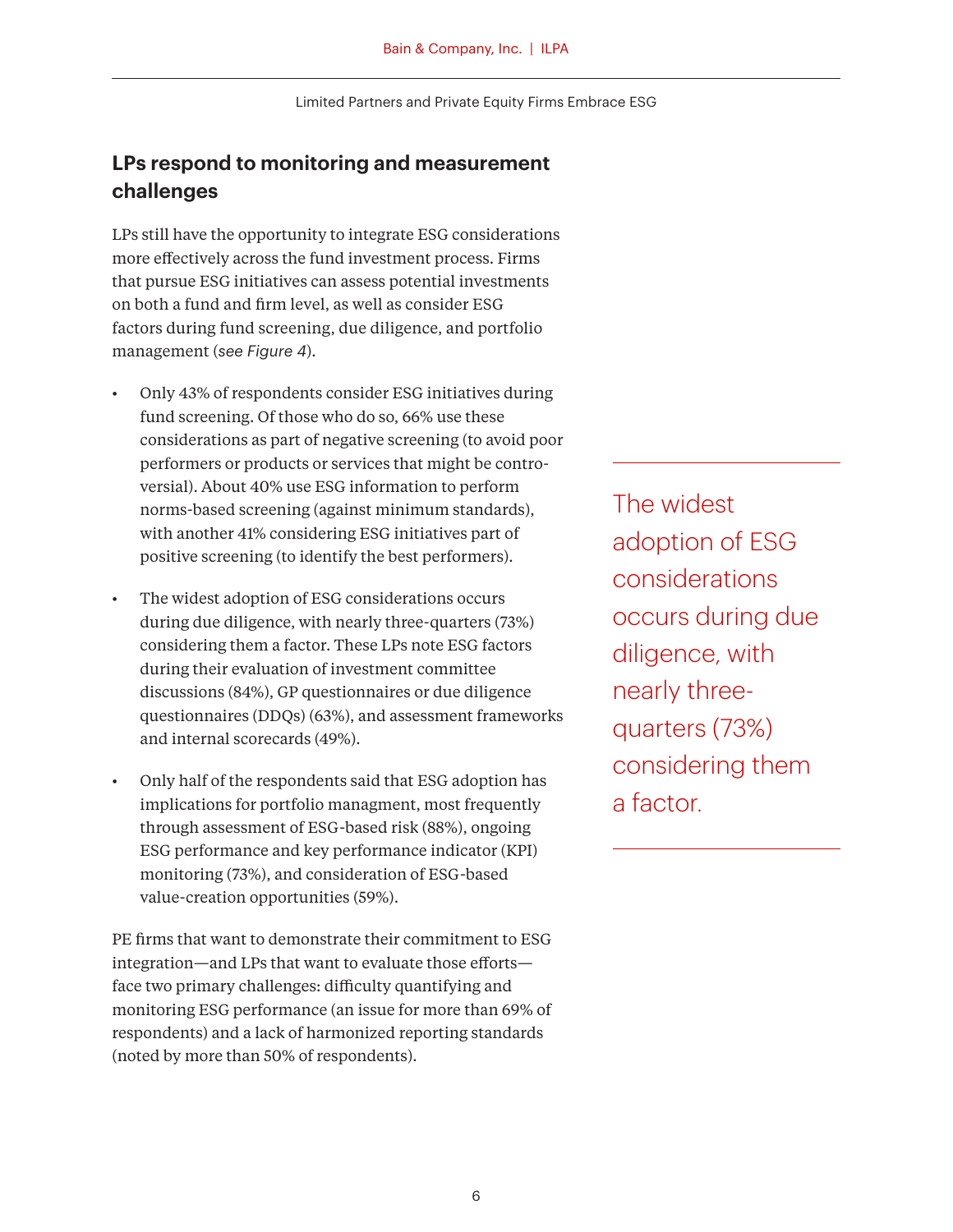#### **Figure 4:** ESG adoption is considered most frequently in due diligence



#### **ESG considerations across indirect/fund private investment process** Share of respondents

Notes: DDQ is due diligence questionnaire; ESG is environmental, social, and corporate governance; Q) Which of the following, if any, does your organization consider ESG for in the indirect/fund private investment process? Select as many as apply; Q) To what extent does your organization consider ESG in fund screening? Select as many as apply but note that screening definitions are from UNPRI's Introduction to Responsible Investment; Q) To what extent does your organization consider ESG in due diligence? Select as many as apply; Q) What does your organization expect GPs to consider as part of their portfolio management activities? Select as many as apply Source: ILPA-Bain ESG Survey (n=103)

Nearly half of surveyed LPs expressed that they want GPs to provide certain relevant or material ESG-related KPIs. Yet across most ESG themes, fewer than 20% of surveyed LPs indicated that they specifically request such reporting, and GPs face hurdles in providing relevant data to prove that their ESG efforts are more than greenwashing.

Firms need trusted data providers. However, services like data provision often have drawbacks, including a heavy reliance on estimated data and the input of very crude or inconsistent actual data. Difficulty in calculating environmental KPIs also exists: Fewer than 25% of GPs were able to provide data on scope 1 and 2 emissions all or most times that it was requested, and fewer than 30% were able to provide data on all principal adverse indicators all or most times. LPs reported higher rates of identification for social and governance KPIs, but opportunity for improvement is plentiful in those themes as well (*see Figure 5 and Figure 6*). Differences also exist in determining the level at which reporting should occur. For example, scope 1 and 2 emissions are more typically reported at the fund or portfolio company level, whereas gender, litigation, and corruption are more often tracked at the firm level.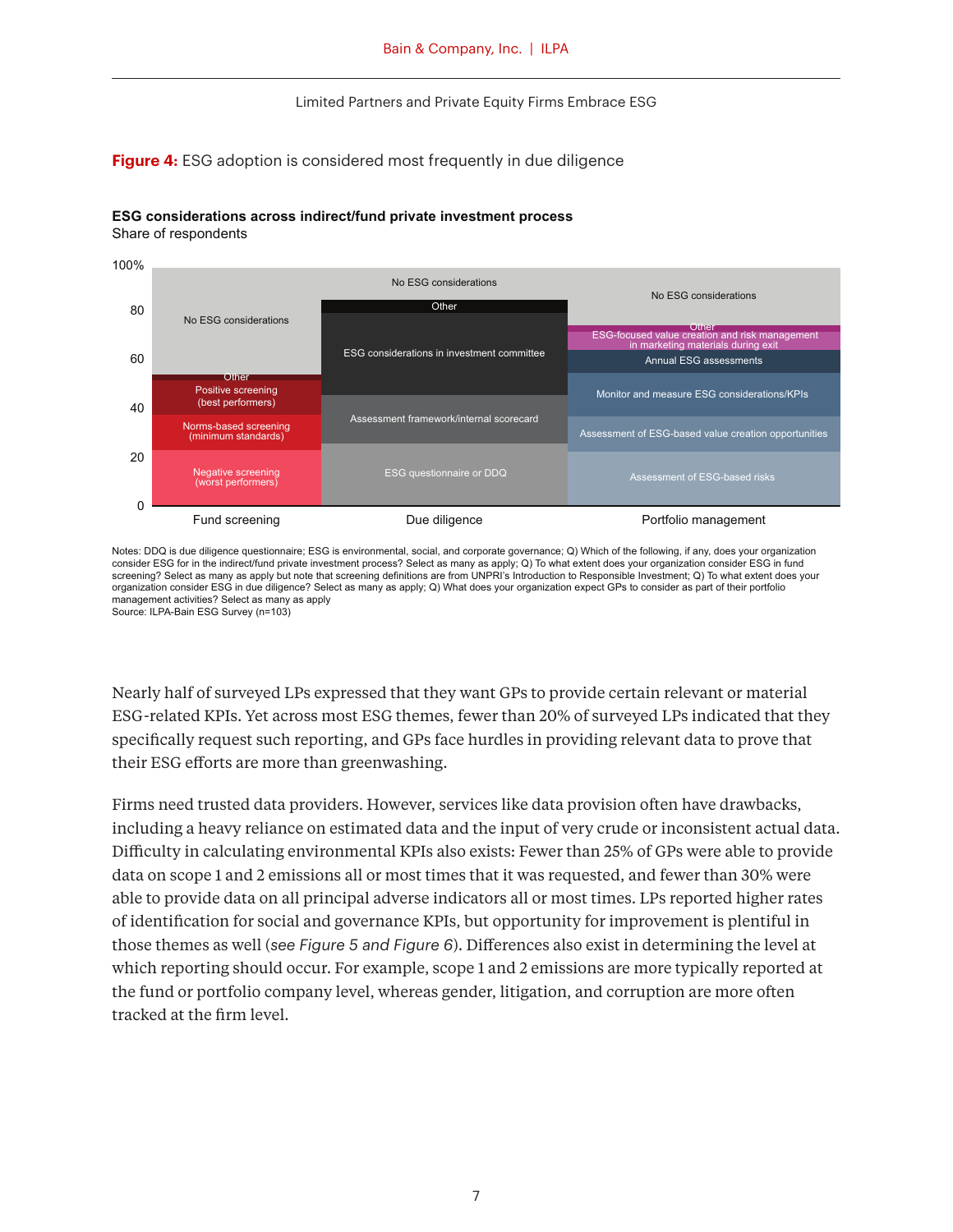**Figure 5:** Few limited partners ask their general partners to report ESG key performance indicators at the firm level

#### **Firm level**

Share of respondents



Notes: Q) On which of these topics does your organization request KPI reporting from GPs? Select as many as apply (n=61); KPIs shown at an overall geographical level Source: ILPA-Bain ESG Survey (n=103)

**Figure 6:** General partners face challenges providing data for the most frequently requested ESG-based key performance indicators

**Firm level**

Share of respondents



Notes: ESG is environmental, social, and corporate governance; GP is general partner; LP is limited partner; Q) When your organization requests ESG KPI reporting from GPs, approximately how often are your GPs able to provide it at the firm level or fund/portfolio company level (n=103); only top 2 KPIs from E, S, and G (at an overall geographical level) shown on the graph Source: ILPA-Bain ESG Survey (n=103)

8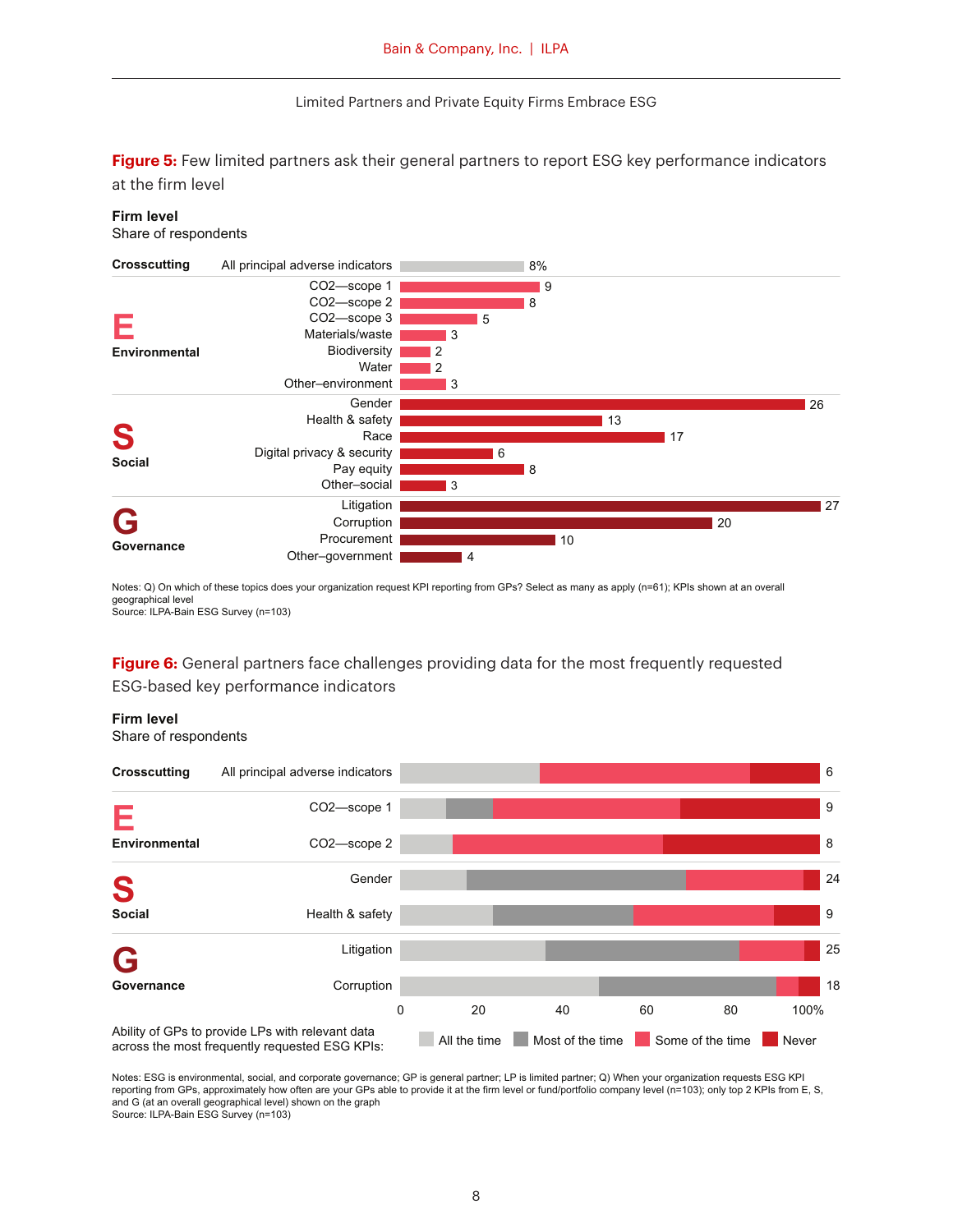Our research indicates that ESG initiatives and considerations will continue to trend upward. For some LPs, a lack of accurate data and predictable measurement solutions significantly hinders their pursuit of ESG priorities. The good news is that we anticipate rapid improvement in the availability of necessary data and measurement capabilities.

We see a continuing upward trend in the number of LPs that are leading the drive to incorporate ESG policies and practices in their investment value chain—and that ask for and seek to validate measurable progress. Their desire is reflected in our research, which indicates that 80% of responding LPs expect to ramp up requests to GPs for ESG reporting during the next three years (*see Figure 7*).

For example, one respondent has developed a taxonomy to determine whether potential investments are meeting Sustainable Development Goals (SDGs). LP recommendations are included in the underwriting of each fund and serve as a tool to assess progress between fund-raising efforts. Another launched an ESG roundtable discussion with GPs, enabling stakeholders to share knowledge, experience, and progress.





**Changes in ESG investment** 





**Changes to in-house ESG capabilities (next 3 years)**



Note: ESG is environmental, social, and corporate governance; GP is general partner; RoW is rest of world; Q) How would you expect your organization's investment allocation into ESG-related activities to develop, ESG reporting requests of your GPs to change, and in-house ESG capabilities to develop in the next 3 years? (n=103)

Source: ILPA-Bain ESG Survey (n=103)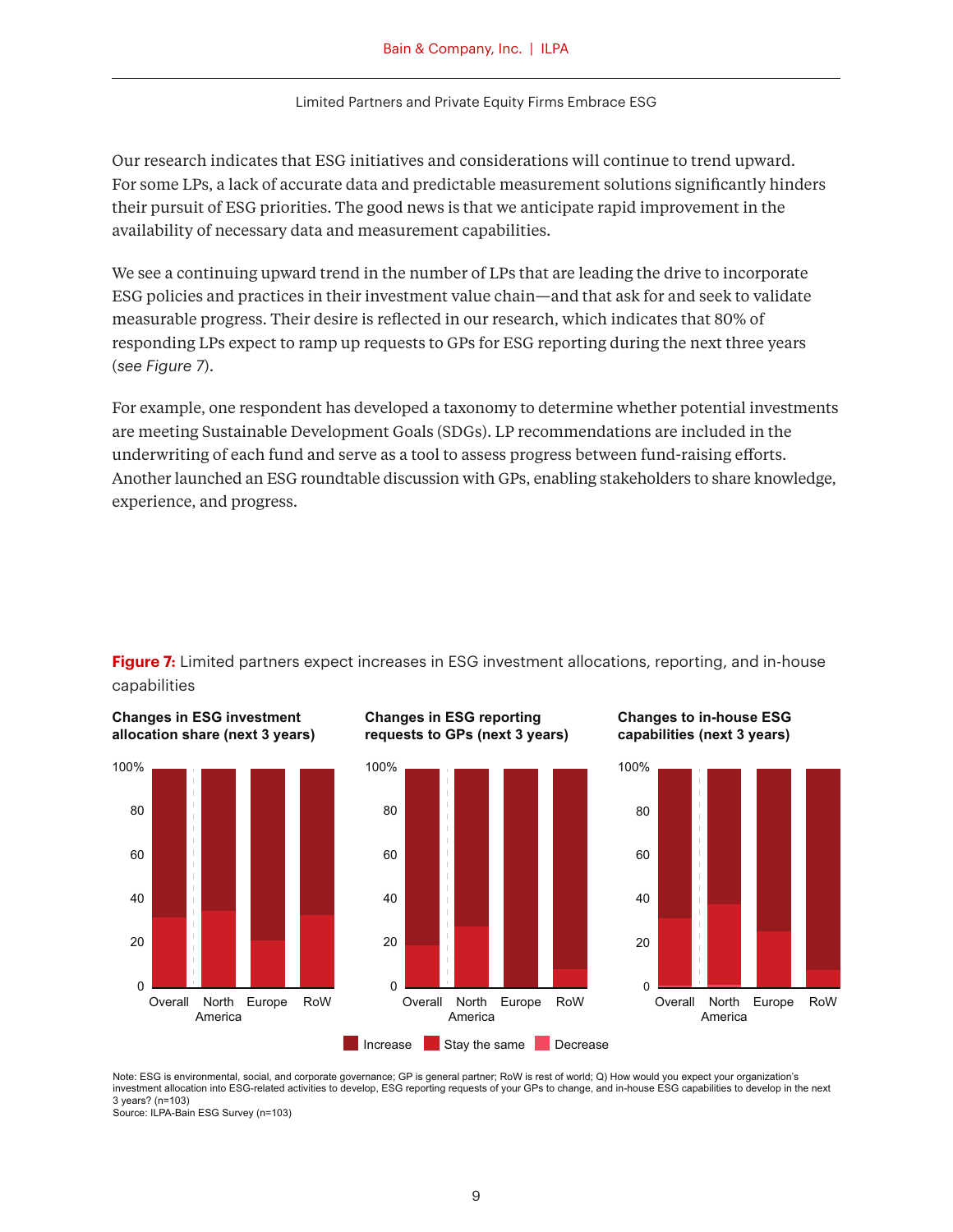Measurement techniques are also improving, with capabilities evolving as technology advances. Firms can also hire staff to oversee data and enhance transparency in ESG reporting. And thirdparty experts can help firms track metrics and build reports. We expect such efforts to help LPs gain more detailed insights and encourage further progress.

Indeed, 68% of surveyed LPs expect to increase their ESG investment allocation and in-house ESG-related capabilities over the next three years. This period will be vital to both LPs and GPs to overcome measurement challenges, translate policies into concrete data-driven processes and actions, and develop reliable ways to measure impact and compliance. Firms have little to risk and much to gain by advancing ESG initiatives, including tracking and reporting.

## Firms have little to risk and much to gain by advancing ESG initiatives, including tracking and reporting.

The ILPA-Bain ESG Survey shows that ESG adoption is a differentiator for LPs and GPs in private equity. When done correctly, LPs can boost ESG outcomes while growing financial ones.

As more GPs and LPs earn ROI from ESG initiatives, these additions will become more vital for overall firm or portfolio company performance. Improved measurement techniques should boost ESG performance while also leading to other gains. Companies will be positioned to win market share, hire and motivate the best people, build the best supply chain, and avoid irresponsible behavior risks.

### **Next steps for LPs and GPs to capture value from ESG adoption**

To move from high-level ESG policies to tangible performance-based processes and actions, LPs and GPs should focus on the following steps:

- **Make ESG policies and fund strategies as concrete as possible.** LPs and GPs can start by adopting well-defined, quantifiable ESG ambitions. These should be backed by operating models and purpose statements. Identify meaningful change that can be achieved for short-, mid-, and long-term targets. One LP we spoke with noted the advantage of shared, standardized questionnaires to increase efficiency in these efforts.
- **Prioritize environmental and DEI measurements.** Although many focus areas, including human rights, are important, the areas of environmental and DEI involve systemic, high-risk issues. More than 31% of LPs responding to our survey have set net-zero commitments, and in Europe more than half have done so (*see Figure 8*). One LP mentioned that they have hired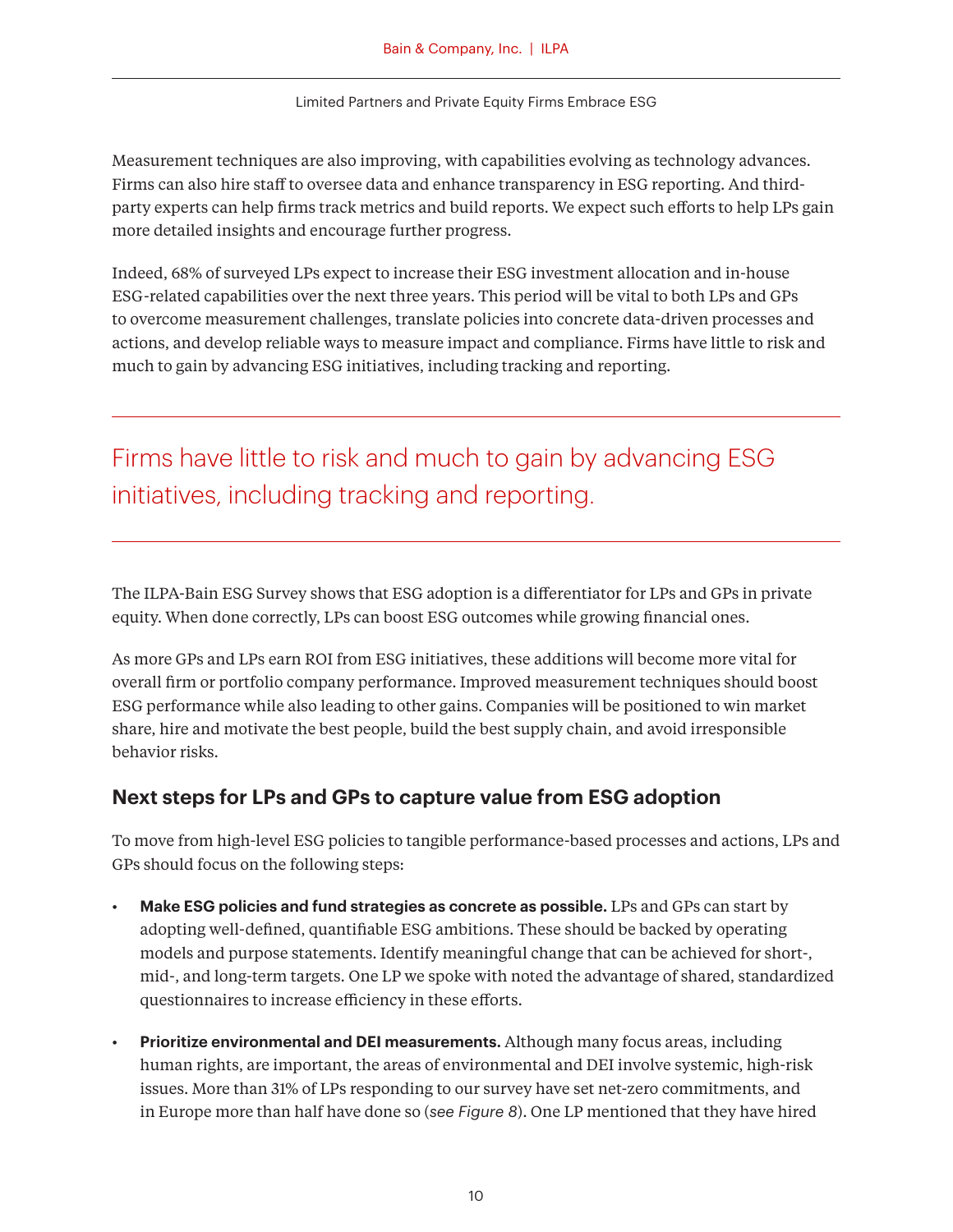a meteorologist specializing in weather-related physical risk to work with their team during the risk analysis process.

- **Embed ESG evaluation into every step of the investment value chain.** This includes fund and sector screening, due diligence, and portfolio management. GPs and portfolio companies should study performance based on ESG KPIs to drive engagement with ESG-linked value creation. As one respondent said, "There's so much opportunity to do more. We're starting to think more strategically about where we want to be five years from now."
- **Facilitate capability building across the PE industry.** LPs can increase capabilities by expanding internal resources and having in-house teams coordinate on ESG initiatives. One survey respondent said their in-house PE program began 10 years ago, with ESG standards a core part since the program's inception. Growing in-house expertise over the long term can simplify adoption of future ESG initiatives.

Challenges exist, but a wait-and-see approach runs the risk of missing strategic value-creation opportunities and providing an opening for rivals to widen the competitive gap. Fortunately, LPs and GPs have multiple—and growing—options for improving ESG performance.

**Figure 8:** Over the next three years, most LPs will focus their efforts on climate, ESG reporting, internal capacity building, and DEI

**ESG themes and enablers that LPs will focus their ESG efforts on over the next three years**

| Climate change/net zero                                                                       | $n=29$   | $n = 24$ | Reporting/transparency                                                                 |
|-----------------------------------------------------------------------------------------------|----------|----------|----------------------------------------------------------------------------------------|
| "Developing and implementing our Climate Action<br>Plan in line with our net-zero commitment" |          |          | "More granular assessment and reporting<br>on ESG datapoints, and net-zero 2050 focus" |
| "Net-zero portfolio alignment"                                                                |          |          | "More transparency"                                                                    |
| of surveyed LPs have set<br>net-zero commitments overall<br>31%                               |          |          |                                                                                        |
| 52% in Europe                                                                                 |          |          |                                                                                        |
| <b>Capacity building</b>                                                                      | $n = 14$ | $n = 11$ | Diversity, equity, and inclusion                                                       |
| "Developing and implementing an ESG policy,<br>ongoing monitoring of general partners"        |          |          | " Diversity, Equity, and Inclusion"                                                    |
|                                                                                               |          |          | "Focus on diversity [] will remain, but other areas                                    |
| "Internal capability expansion"                                                               |          |          | will increase in focus, such as human rights"                                          |

Notes: DEI is diversity, equity, and inclusion; ESG is environmental, social, and corporate governance; LP is limited partner; Q) Where will your organization be focusing your ESG efforts in the next 3 years? (n=103) Source: ILPA-Bain ESG Survey (n=103)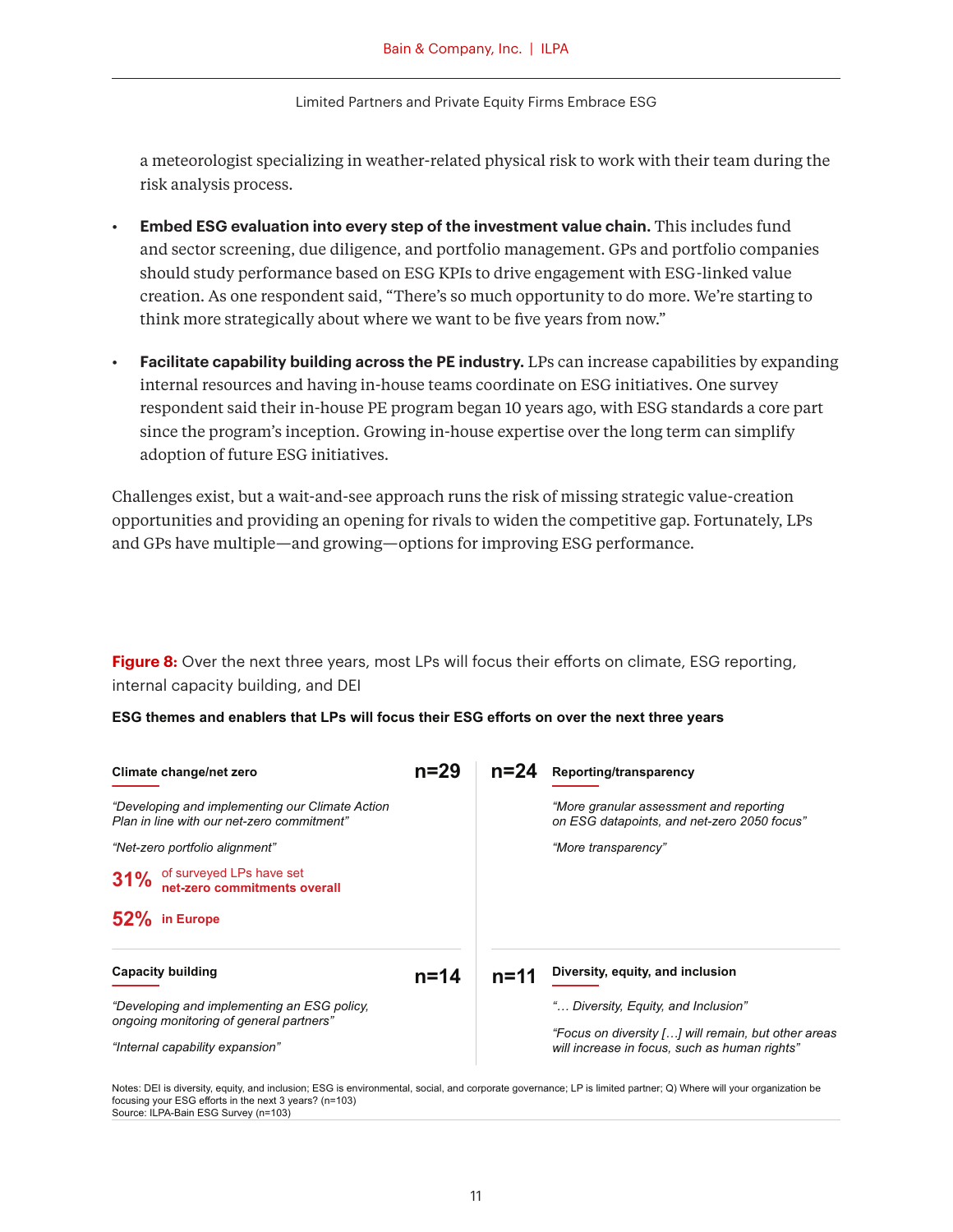ILPA provides a Due Diligence Questionnaire and Diversity Metrics Template intended to standardize the key areas of inquiry that investors use during their due diligence of managers and provide a framework for ongoing monitoring of progress related to DEI. ILPA also offers an ESG Assessment Framework designed to help LPs evaluate and benchmark GP responses to due diligence efforts, inform goal-setting conversations with GPs, and measure ESG integration progress over time. Both are trusted, publicly available resources for the PE community.

Bain & Company says companies can also turn to the growing number of third-party firms that help establish baseline performance and track progress over time. Bain itself has taken minority stakes and established strategic partnerships with two such firms: Persefoni, which offers a climate management and accounting platform, and EcoVadis, whose business sustainability rankings for global supply chains provide investors insights into ESG maturity.

Whichever solutions companies choose, the focus on ESG adoption is here to stay. The growth exhibited in our survey points to a future of increasing ESG initiatives. LP and GP leadership who act now will be well positioned to meet the resulting demand.